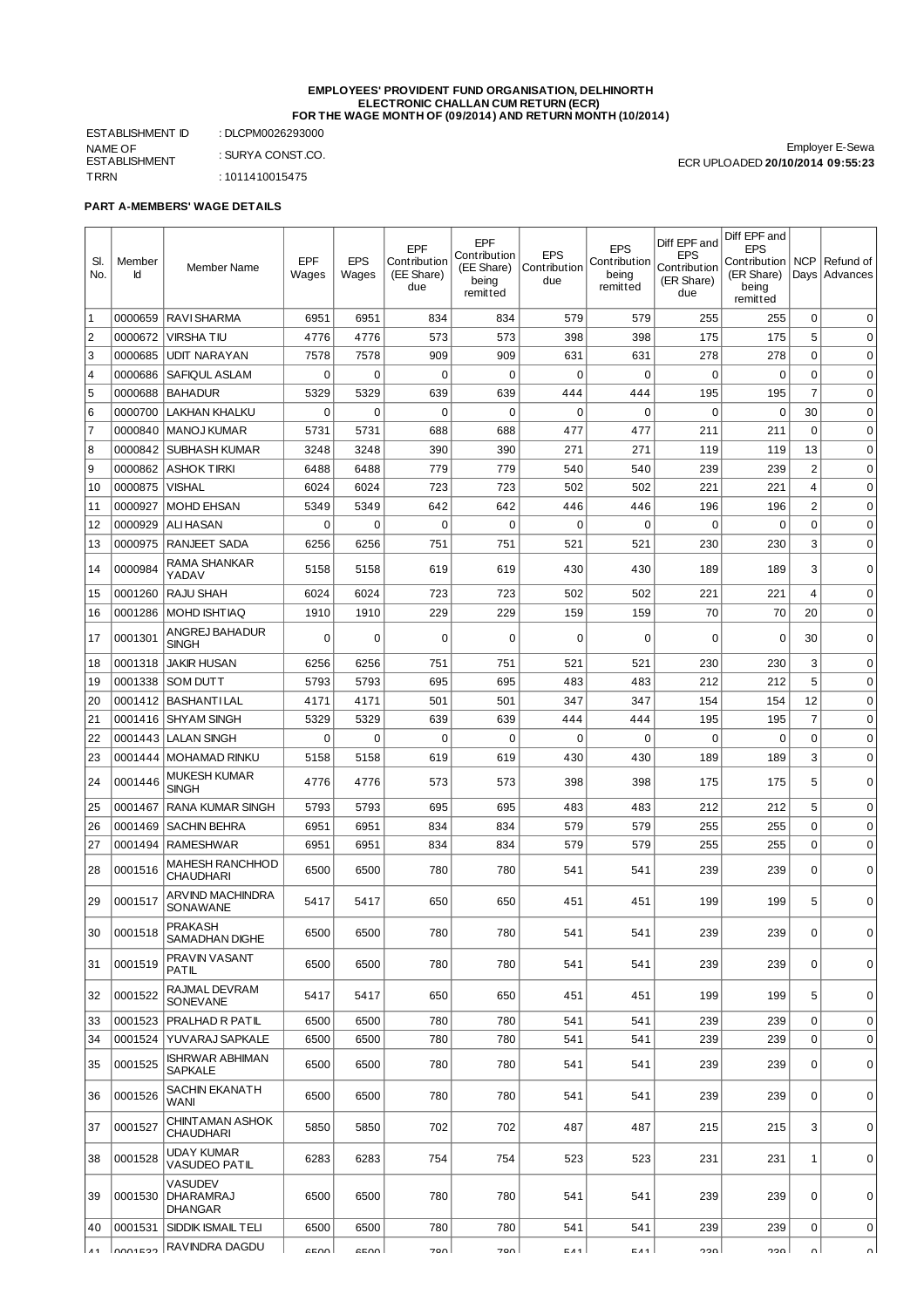| 41 | <b>VOCTOOD</b> | <b>DHANGAR</b>                                       | UUCO | <b>UUCO</b> | 100         | 100 | 14C         | 1 +C        | ∠ວນ | ∠ວນ         | $\cup$         | U           |
|----|----------------|------------------------------------------------------|------|-------------|-------------|-----|-------------|-------------|-----|-------------|----------------|-------------|
| 42 | 0001533        | NARENDRA<br><b>CHANDRAKANT PATIL</b>                 | 6500 | 6500        | 780         | 780 | 541         | 541         | 239 | 239         | 0              | $\mathbf 0$ |
| 43 | 0001534        | SUNIL DEVCHANDRA<br><b>BARI</b>                      | 6283 | 6283        | 754         | 754 | 523         | 523         | 231 | 231         | 1              | $\mathbf 0$ |
| 44 | 0001536        | <b>MALI SANJAY</b><br><b>DAULAT</b>                  | 6500 | 6500        | 780         | 780 | 541         | 541         | 239 | 239         | 0              | $\mathbf 0$ |
| 45 | 0001537        | CHETAN SUNIL<br><b>SONAR</b>                         | 6500 | 6500        | 780         | 780 | 541         | 541         | 239 | 239         | 0              | $\mathbf 0$ |
| 46 | 0001541        | PANKAJ PANDURANG<br><b>PATIL</b>                     | 6500 | 6500        | 780         | 780 | 541         | 541         | 239 | 239         | 0              | $\mathbf 0$ |
| 47 | 0001542        | SHEKHAR KISHOR<br><b>UPADHYE</b>                     | 6500 | 6500        | 780         | 780 | 541         | 541         | 239 | 239         | $\mathbf 0$    | $\mathbf 0$ |
| 48 | 0001543        | SUJENDRA SHALIGRA<br><b>SARODE</b>                   | 6500 | 6500        | 780         | 780 | 541         | 541         | 239 | 239         | 0              | $\pmb{0}$   |
| 49 | 0001545        | NILESH MURLIDHAR<br><b>MORE</b>                      | 6500 | 6500        | 780         | 780 | 541         | 541         | 239 | 239         | 0              | $\mathbf 0$ |
| 50 | 0001546        | RAMESH DHONDU<br>KOLI                                | 6067 | 6067        | 728         | 728 | 505         | 505         | 223 | 223         | $\overline{c}$ | $\mathbf 0$ |
| 51 | 0001547        | <b>MANIK SHANT ARAM</b><br>SONAVANE                  | 6500 | 6500        | 780         | 780 | 541         | 541         | 239 | 239         | 0              | $\mathbf 0$ |
| 52 | 0001548        | <b>MUKESH MOHAN</b><br>SAVALE                        | 6500 | 6500        | 780         | 780 | 541         | 541         | 239 | 239         | 0              | 0           |
| 53 | 0001549        | <b>PRADIP</b><br><b>RAMACHANDRA</b><br><b>PATIL</b>  | 6500 | 6500        | 780         | 780 | 541         | 541         | 239 | 239         | 0              | $\mathbf 0$ |
| 54 | 0001551        | SAMADHAN ARUN<br>PATIL                               | 6500 | 6500        | 780         | 780 | 541         | 541         | 239 | 239         | $\mathbf 0$    | $\mathbf 0$ |
| 55 | 0001556        | KHEMCHAND C<br><b>CHAUDHARI</b>                      | 6500 | 6500        | 780         | 780 | 541         | 541         | 239 | 239         | $\mathbf 0$    | $\mathbf 0$ |
| 56 | 0001558        | DATTATRAY C<br><b>CHAUDHARI</b>                      | 6500 | 6500        | 780         | 780 | 541         | 541         | 239 | 239         | 0              | $\mathbf 0$ |
| 57 | 0001559        | <b>VILAS PRALHAD</b><br><b>SURWADE</b>               | 6500 | 6500        | 780         | 780 | 541         | 541         | 239 | 239         | 0              | $\mathbf 0$ |
| 58 | 0001562        | <b>PANKAJ</b><br><b>VISHWANATH</b><br>JADHAV         | 6500 | 6500        | 780         | 780 | 541         | 541         | 239 | 239         | 0              | $\mathbf 0$ |
| 59 | 0001563        | ANIL RAGHUNATH<br><b>PATIL</b>                       | 6500 | 6500        | 780         | 780 | 541         | 541         | 239 | 239         | $\mathbf 0$    | $\mathbf 0$ |
| 60 | 0001564        | SAMADHAN ARUN<br><b>PATIL</b>                        | 6500 | 6500        | 780         | 780 | 541         | 541         | 239 | 239         | 0              | $\mathbf 0$ |
| 61 | 0001565        | <b>DHANASHAM</b><br>LAXMAN SONVANE                   | 6500 | 6500        | 780         | 780 | 541         | 541         | 239 | 239         | 0              | 0           |
| 62 | 0001566        | SANJAY SHANKAR<br><b>BARI</b>                        | 6500 | 6500        | 780         | 780 | 541         | 541         | 239 | 239         | 0              | $\mathbf 0$ |
| 63 | 0001567        | GOKUL BHARAT<br>PATIL                                | 6500 | 6500        | 780         | 780 | 541         | 541         | 239 | 239         | 0              | $\mathbf 0$ |
| 64 | 0001568        | SACHIN BHAGAVAT<br><b>SAPAKALE</b>                   | 5850 | 5850        | 702         | 702 | 487         | 487         | 215 | 215         | 3              | $\mathbf 0$ |
| 65 | 0001570        | <b>SVAPANIL</b><br><b>BHAGAWAT</b><br><b>KURKURE</b> | 6500 | 6500        | 780         | 780 | 541         | 541         | 239 | 239         | 0              | $\mathbf 0$ |
| 66 | 0001572        | <b>GOPAL ASHOK PATIL</b>                             | 6500 | 6500        | 780         | 780 | 541         | 541         | 239 | 239         | 0              | $\pmb{0}$   |
| 67 | 0001573        | <b>BHUSHAN S</b><br><b>CHAUDHARI</b>                 | 6500 | 6500        | 780         | 780 | 541         | 541         | 239 | 239         | 0              | $\pmb{0}$   |
| 68 | 0001574        | <b>DIPAK BHAGWAT</b><br><b>FALAK</b>                 | 6500 | 6500        | 780         | 780 | 541         | 541         | 239 | 239         | 0              | $\mathbf 0$ |
| 69 | 0001575        | <b>BALCHANDRA</b><br><b>MURLIDHARGURAV</b>           | 6500 | 6500        | 780         | 780 | 541         | 541         | 239 | 239         | $\Omega$       | $\mathbf 0$ |
| 70 | 0001576        | MANOJ KUMAR D<br><b>VISHWE</b>                       | 6500 | 6500        | 780         | 780 | 541         | 541         | 239 | 239         | 0              | $\mathbf 0$ |
| 71 | 0001577        | <b>SAILESH</b><br><b>BHALCHANDRA</b><br><b>GURAV</b> | 6500 | 6500        | 780         | 780 | 541         | 541         | 239 | 239         | 0              | $\mathbf 0$ |
| 72 | 0001578        | GOVIND K<br><b>SURYAWANSHI</b>                       | 0    | $\mathbf 0$ | $\mathbf 0$ | 0   | $\mathbf 0$ | $\mathbf 0$ | 0   | $\mathbf 0$ | 0              | $\mathbf 0$ |
| 73 | 0001580        | AMBADAS DHANU<br><b>BADAGUJAR</b>                    | 6067 | 6067        | 728         | 728 | 505         | 505         | 223 | 223         | $\overline{c}$ | $\mathbf 0$ |
| 74 | 0001583        | ASHOK HARCHAND<br>SONAWANE                           | 6500 | 6500        | 780         | 780 | 541         | 541         | 239 | 239         | 0              | $\mathbf 0$ |
| 75 | 0001585        | SANTOSH<br>YASMAVANT PATIL                           | 6500 | 6500        | 780         | 780 | 541         | 541         | 239 | 239         | $\Omega$       | $\pmb{0}$   |
| 76 | 0001586        | <b>SK JUBER PINJARI</b>                              | 6500 | 6500        | 780         | 780 | 541         | 541         | 239 | 239         | $\mathbf 0$    | $\mathbf 0$ |
| 77 | 0001587        | DHANRAJ SUBHASH<br><b>SAPKE</b>                      | 5200 | 5200        | 624         | 624 | 433         | 433         | 191 | 191         | 6              | $\mathbf 0$ |
| 78 | 0001588        | YOGESH DEVCHAND<br><b>BARI</b>                       | 6500 | 6500        | 780         | 780 | 541         | 541         | 239 | 239         | 0              | 0           |
| 79 | 0001589        | <b>PHOBIHIMANT</b>                                   | 6500 | 0           | 780         | 780 | $\pmb{0}$   | 0           | 780 | 780         | 0              | 0           |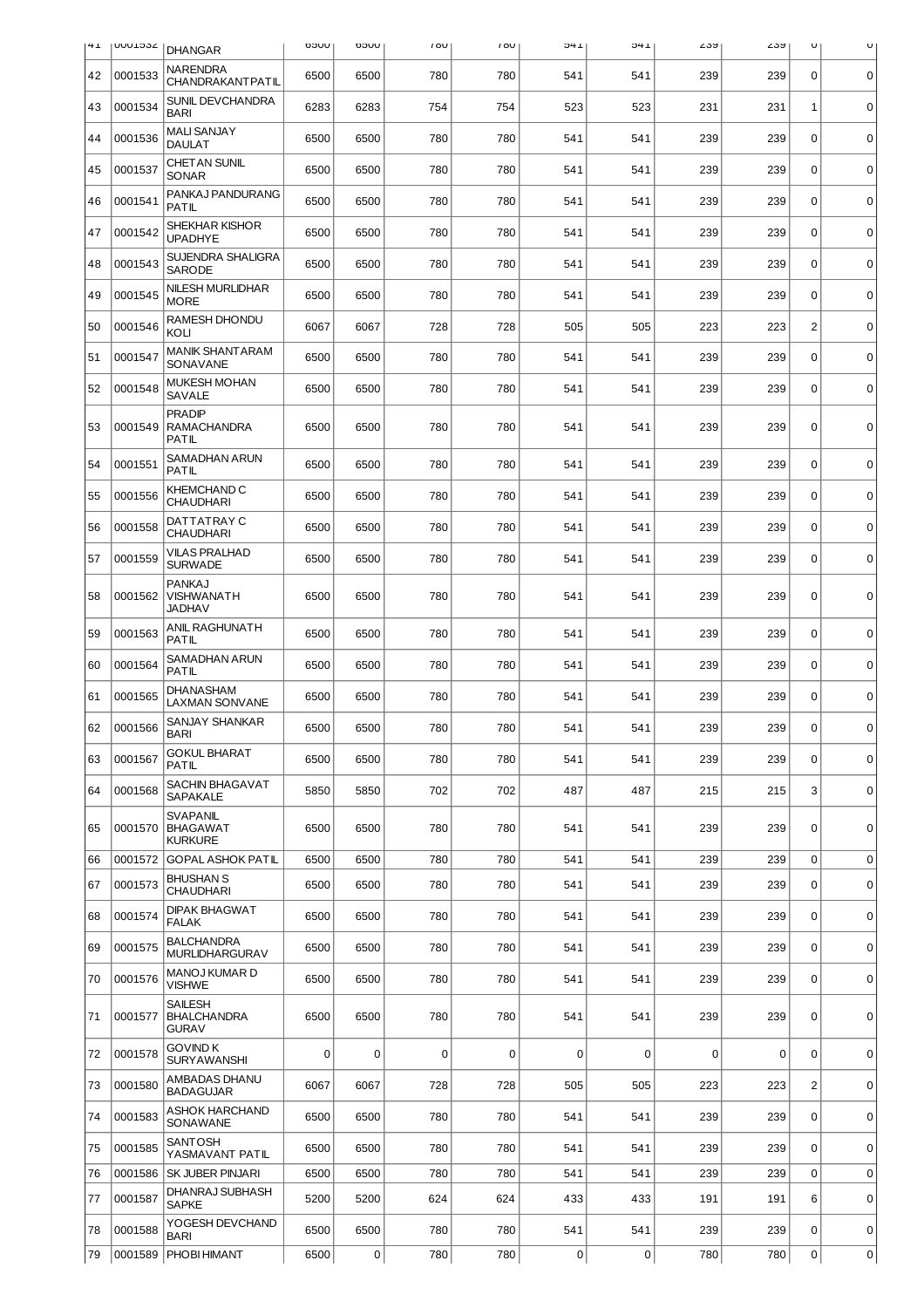| 80  | 0001590     | DNYANESHWAR C<br><b>SAPKALE</b>            | 6500 | 6500 | 780 | 780 | 541         | 541         | 239 | 239 | 0              | $\mathbf 0$ |
|-----|-------------|--------------------------------------------|------|------|-----|-----|-------------|-------------|-----|-----|----------------|-------------|
| 81  | 0001591     | <b>HIRAMAN RAMA</b><br><b>CHAUDHARI</b>    | 6500 | 6500 | 780 | 780 | 541         | 541         | 239 | 239 | $\Omega$       | $\mathbf 0$ |
| 82  | 0001593     | <b>ARUN SAHEBRAO</b><br><b>PATIL</b>       | 6500 | 6500 | 780 | 780 | 541         | 541         | 239 | 239 | $\mathbf 0$    | $\mathbf 0$ |
| 83  | 0001594     | RAJENDRA RAMDAS<br><b>MARATHE</b>          | 6500 | 6500 | 780 | 780 | 541         | 541         | 239 |     | $\Omega$       | $\pmb{0}$   |
| 84  | 0001595     | <b>MOTILAL DHUDAKU</b><br><b>PAVAR</b>     | 6500 | 6500 | 780 | 780 | 541         | 541         | 239 | 239 | $\Omega$       | $\mathbf 0$ |
| 85  | 0001596     | <b>GAJANAN</b><br>RANGNATH PATIL           | 6500 | 6500 | 780 | 780 | 541         | 541         | 239 | 239 | $\mathbf 0$    | $\mathbf 0$ |
| 86  | 0001598     | <b>NIT IN DANRAJ</b><br>SONAWANE           | 5417 | 5417 | 650 | 650 | 451         | 451         | 199 | 199 | 5              | $\mathbf 0$ |
| 87  | 0001599     | <b>MILIND BHASKAR</b><br><b>CHAUDHARI</b>  | 6500 | 6500 | 780 | 780 | 541         | 541         | 239 | 239 | $\Omega$       | $\mathbf 0$ |
| 88  | 0001600     | <b>JIT ENDRA</b><br><b>SURYAVANSHI</b>     | 1733 | 1733 | 208 | 208 | 144         | 144         | 64  | 64  | 22             | $\mathbf 0$ |
| 89  | 0001601     | <b>ADHAR RAMDAS</b><br><b>BAVISKAR</b>     | 6500 | 6500 | 780 | 780 | 541         | 541         | 239 | 239 | $\Omega$       | $\mathbf 0$ |
| 90  | 0001602     | <b>GANESH PRAHLAD</b><br><b>PATIL</b>      | 6500 | 6500 | 780 | 780 | 541         | 541         | 239 | 239 | $\mathbf 0$    | $\mathbf 0$ |
| 91  | 0001603     | RATILAL ZENDU<br><b>TAYADE</b>             | 6500 | 6500 | 780 | 780 | 541         | 541         | 239 | 239 | $\Omega$       | $\mathbf 0$ |
| 92  | 0001604     | <b>KAILAS SIT ARAM</b><br>KOLI             | 6500 | 6500 | 780 | 780 | 541         | 541         | 239 | 239 | $\Omega$       | $\mathbf 0$ |
| 93  | 0001605     | <b>HEMANT S WARKE</b>                      | 6500 | 6500 | 780 | 780 | 541         | 541         | 239 | 239 | 0              | $\mathbf 0$ |
| 94  | 0001607     | JITENDRA B RAJPUT                          | 6500 | 6500 | 780 | 780 | 541         | 541         | 239 | 239 | $\Omega$       | $\mathbf 0$ |
| 95  | 0001608     | SK TEHSEEN IQABAL<br><b>KHATIK</b>         | 6500 | 6500 | 780 | 780 | 541         | 541         | 239 | 239 | $\Omega$       | $\mathbf 0$ |
| 96  | 0001609     | <b>DIPAK KAPURCHAND</b><br><b>SHARMA</b>   | 6500 | 6500 | 780 | 780 | 541         | 541         | 239 | 239 | $\mathbf 0$    | $\mathbf 0$ |
| 97  | 0001610     | <b>NASHIRSHAH</b><br><b>KALUSHAH FAKIR</b> | 6500 | 6500 | 780 | 780 | 541         | 541         | 239 | 239 | $\Omega$       | $\mathbf 0$ |
| 98  | 0001611     | RAJMAL RAMLAL<br><b>SHAHAPURE</b>          | 6500 | 6500 | 780 | 780 | 541         | 541         | 239 | 239 | 0              | $\mathbf 0$ |
| 99  | 0001613     | <b>JITENDRA PRAHLAD</b><br>SONAR           | 6500 | 6500 | 780 | 780 | 541         | 541         | 239 | 239 | $\Omega$       | $\mathbf 0$ |
| 100 | 0001614     | <b>CHANDRAKANT</b><br>ASHOK PATIL          | 6500 | 6500 | 780 | 780 | 541         | 541         | 239 | 239 | 0              | $\mathbf 0$ |
| 101 | 0001616     | KHALILUDDIN J<br><b>SHAIKH</b>             | 5200 | 5200 | 624 | 624 | 433         | 433         | 191 | 191 | 6              | $\mathbf 0$ |
| 102 | 0001617     | <b>TULSHIRAM VISHNU</b><br><b>TAVDE</b>    | 6500 | 0    | 780 | 780 | 0           | $\Omega$    | 780 | 780 | $\Omega$       | $\mathbf 0$ |
| 103 | 0001618     | <b>DIGAMBAR</b><br>PRABHAKAR BARI          | 6067 | 6067 | 728 | 728 | 505         | 505         | 223 | 223 | $\overline{c}$ | $\mathbf 0$ |
| 104 | 0001619     | <b>HARISH ASHOK NALE</b>                   | 6500 | 6500 | 780 | 780 | 541         | 541         | 239 | 239 | 0              | $\mathbf 0$ |
|     | 105 0001620 | SANJAY DEVIDAS<br><b>DHANGAR</b>           | 6500 | 6500 | 780 | 780 | 541         | 541         | 239 | 239 | 0              | $\mathbf 0$ |
| 106 | 0001621     | SUNIL PANDURANG<br>LAD                     | 6500 | 6500 | 780 | 780 | 541         | 541         | 239 | 239 | $\Omega$       | $\mathbf 0$ |
| 107 | 0001622     | PRAMOD DEVIDAS<br><b>GHUGE</b>             | 5200 | 5200 | 624 | 624 | 433         | 433         | 191 | 191 | 6              | $\mathbf 0$ |
|     | 108 0001624 | <b>KRISHNA DAMODAR</b><br>PATIL            | 6500 | 6500 | 780 | 780 | 541         | 541         | 239 | 239 | $\mathbf 0$    | $\mathbf 0$ |
| 109 | 0001627     | PRADEEP LAXMAN<br><b>PATIL</b>             | 6500 | 6500 | 780 | 780 | 541         | 541         | 239 | 239 | $\Omega$       | 0           |
|     | 110 0001631 | NIT IN RAMLAL<br><b>BHAVSAR</b>            | 6283 | 6283 | 754 | 754 | 523         | 523         | 231 | 231 | 1              | $\mathbf 0$ |
|     | 111 0001632 | PI VATROVEL EM<br><b>PERUMAL</b>           | 6500 | 6500 | 780 | 780 | 541         | 541         | 239 | 239 | $\Omega$       | $\mathbf 0$ |
| 112 | 0001634     | SHIVAJI GIRDHAR<br><b>GHODESWAR</b>        | 6500 | 0    | 780 | 780 | $\mathbf 0$ | $\mathbf 0$ | 780 | 780 | $\mathbf 0$    | $\mathbf 0$ |
| 113 | 0001635     | ARIF JAVID SHAIKH                          | 6067 | 6067 | 728 | 728 | 505         | 505         | 223 | 223 | $\overline{c}$ | $\mathbf 0$ |
| 114 | 0001636     | <b>VISHAL VINOD</b><br>MAHAJAN             | 6500 | 6500 | 780 | 780 | 541         | 541         | 239 | 239 | $\mathbf 0$    | $\pmb{0}$   |
| 115 | 0001637     | <b>ANKUSH</b><br>RAGHUNATH KOLI            | 6500 | 6500 | 780 | 780 | 541         | 541         | 239 | 239 | $\mathbf 0$    | $\mathbf 0$ |
|     | 116 0001638 | <b>GANESH J</b><br>NANNAWARE               | 6500 | 6500 | 780 | 780 | 541         | 541         | 239 | 239 | $\mathbf 0$    | $\mathbf 0$ |
| 117 | 0001639     | <b>CHANDRABHAN</b><br><b>DEORAM KOLI</b>   | 6500 | 6500 | 780 | 780 | 541         | 541         | 239 | 239 | $\mathbf 0$    | $\mathbf 0$ |
| 118 | 0001642     | <b>VILAS D KOLI</b>                        | 6500 | 6500 | 780 | 780 | 541         | 541         | 239 | 239 | $\mathbf 0$    | $\mathbf 0$ |
| 119 | 0001644     | ANIL LAXMAN KOLI                           | 6500 | 6500 | 780 | 780 | 541         | 541         | 239 | 239 | 0              | $\mathbf 0$ |
| 120 | 0001645     | SANTOSH ARJUN<br>KOLI                      | 6500 | 6500 | 780 | 780 | 541         | 541         | 239 | 239 | 0              | $\mathbf 0$ |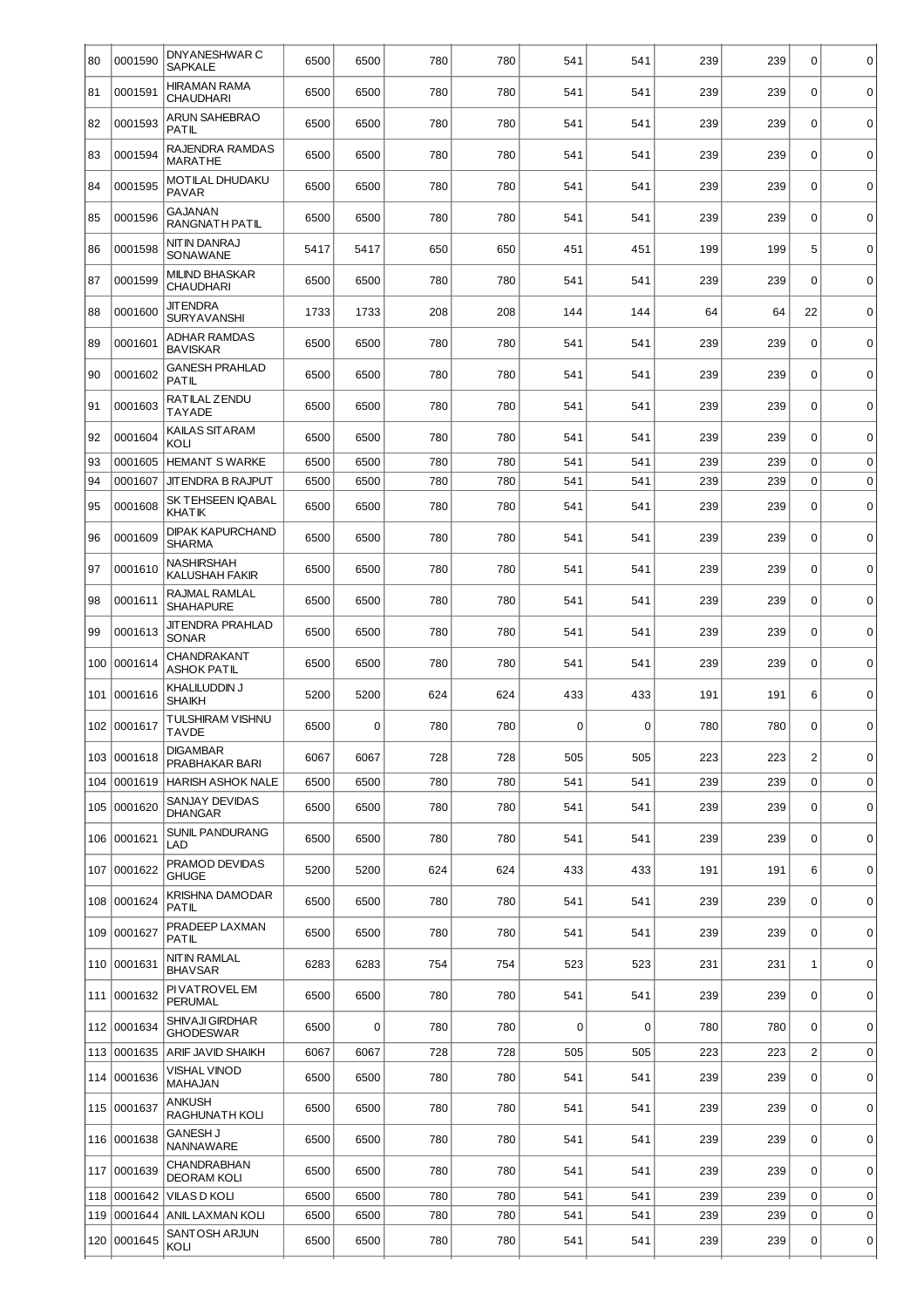| 121 | 0001646        | <b>DEVIDAS GAEDA</b><br><b>SONVANE</b> | 6500     | 6500        | 780 | 780         | 541      | 541      | 239         | 239 | 0              | 0           |
|-----|----------------|----------------------------------------|----------|-------------|-----|-------------|----------|----------|-------------|-----|----------------|-------------|
| 122 | 0001656        | <b>MOHD ASRAF</b>                      | 4585     | 4585        | 550 | 550         | 382      | 382      | 168         | 168 | 6              | 0           |
| 123 | 0001667        | <b>MOHD AABID</b>                      | 6500     | 6500        | 780 | 780         | 541      | 541      | 239         | 239 | $\mathbf 0$    | $\mathbf 0$ |
| 124 | 0001668        | VIJAY SHRIRAM<br>VARDE                 | 6500     | 6500        | 780 | 780         | 541      | 541      | 239         | 239 | $\mathbf 0$    | $\mathbf 0$ |
| 125 | 0001670        | <b>SANJAY KUMAR</b>                    | 5158     | 5158        | 619 | 619         | 430      | 430      | 189         | 189 | 3              | $\mathbf 0$ |
| 126 | 0001675        | MOHD NAZIM AB<br>LATEF                 | 6500     | 6500        | 780 | 780         | 541      | 541      | 239         | 239 | $\Omega$       | $\mathbf 0$ |
| 127 | 0001678        | GANESH VISHANU<br><b>CHAUDHARY</b>     | 6500     | 6500        | 780 | 780         | 541      | 541      | 239         | 239 | $\mathbf 0$    | $\mathbf 0$ |
| 128 | 0001680        | AVINASH TUKARAM<br>SONVANE             | 6500     | 6500        | 780 | 780         | 541      | 541      | 239         | 239 | $\Omega$       | $\Omega$    |
| 129 | 0001681        | <b>RAJENDRA S</b><br>SONAWANE          | 6500     | 6500        | 780 | 780         | 541      | 541      | 239         | 239 | $\mathbf 0$    | $\mathbf 0$ |
| 130 | 0001682        | SURESH VITHTHAL<br><b>BARI</b>         | 6500     | 6500        | 780 | 780         | 541      | 541      | 239         | 239 | $\mathbf 0$    | $\mathbf 0$ |
| 131 | 0001684        | ANANDA BHAGWAN<br>PATIL                | 6500     | 6500        | 780 | 780         | 541      | 541      | 239         | 239 | $\Omega$       | $\Omega$    |
| 132 | 0001685        | SURESH DILIP KOLI                      | 6500     | 6500        | 780 | 780         | 541      | 541      | 239         | 239 | $\mathbf 0$    | $\mathbf 0$ |
| 133 | 0001686        | DYANESHWAR TADE                        | 6500     | 6500        | 780 | 780         | 541      | 541      | 239         | 239 | $\mathbf 0$    | 0           |
| 134 | 0001687        | <b>ICHCHHARAM</b><br>VITHTHAL BARI     | 6500     | 6500        | 780 | 780         | 541      | 541      | 239         | 239 | $\mathbf 0$    | 0           |
| 135 | 0001688        | SAMADHAN SUMPDH<br><b>BUGALE</b>       | 6500     | 6500        | 780 | 780         | 541      | 541      | 239         | 239 | $\mathbf 0$    | $\mathbf 0$ |
| 136 | 0001690        | RATILAL G SUKHADE                      | 6283     | 6283        | 754 | 754         | 523      | 523      | 231         | 231 | 1              | 0           |
| 137 | 0001691        | <b>KAILAS BORSE</b>                    | 6283     | 6283        | 754 | 754         | 523      | 523      | 231         | 231 | 1              | $\mathbf 0$ |
| 138 | 0001692        | <b>MR.BADRINATH</b>                    | 6500     | 6500        | 780 | 780         | 541      | 541      | 239         | 239 | $\mathbf 0$    | $\mathbf 0$ |
| 139 | 0001693        | <b>BHIKA BADGUJAR</b>                  | 6500     | 6500        | 780 | 780         | 541      | 541      | 239         | 239 | $\mathbf 0$    | $\mathbf 0$ |
| 140 | 0001694        | <b>SACHIN LOKHANDE</b>                 | 6500     | 6500        | 780 | 780         | 541      | 541      | 239         | 239 | $\mathbf 0$    | $\mathbf 0$ |
| 141 | 0001695        | PRASHANT JOSHI                         | 4117     | 4117        | 494 | 494         | 343      | 343      | 151         | 151 | 11             | $\mathbf 0$ |
| 142 | 0001697        | RAVINDRA CHAVAN                        | 5200     | 5200        | 624 | 624         | 433      | 433      | 191         | 191 | 6              | $\mathbf 0$ |
| 143 | 0001698        | GANESH GAUTAM<br><b>SURWADE</b>        | 6500     | 6500        | 780 | 780         | 541      | 541      | 239         | 239 | $\mathbf 0$    | $\mathbf 0$ |
| 144 | 0001700        | MACHINDER<br>RAMCHANDRA KOLI           | $\Omega$ | $\Omega$    | 0   | $\Omega$    | $\Omega$ | $\Omega$ | $\Omega$    | 0   | $\Omega$       | $\mathbf 0$ |
| 145 | 0001701        | VIJAY CHAUDHARI                        | 6500     | 6500        | 780 | 780         | 541      | 541      | 239         | 239 | $\mathbf 0$    | $\mathbf 0$ |
| 146 | 0001702        | <b>SANTOSH THAKUR</b>                  | 6500     | 6500        | 780 | 780         | 541      | 541      | 239         | 239 | $\mathbf 0$    | $\mathbf 0$ |
| 147 | 0001703        | <b>KIRAN PATIL</b>                     | 4333     | 4333        | 520 | 520         | 361      | 361      | 159         | 159 | 10             | $\mathbf 0$ |
| 148 | 0001704        | RAJU TOPPO                             | 4866     | 4866        | 584 | 584         | 405      | 405      | 179         | 179 | 9              | $\mathbf 0$ |
|     | 149 0001706    | <b>RAMKRISHNA</b><br>SHRIRAM CHAUDH    | 6500     | 6500        | 780 | 780         | 541      | 541      | 239         | 239 | $\Omega$       | 0           |
|     | 150 0001707    | ANIL BABURAV<br>CHAUDHARI              | 6500     | 6500        | 780 | 780         | 541      | 541      | 239         | 239 | $\mathbf 0$    | 0           |
|     | 151 0001715    | <b>DHARMENDER</b><br>KUMAR             | 4776     | 4776        | 573 | 573         | 398      | 398      | 175         | 175 | 5              | $\mathbf 0$ |
|     | 152 0001716    | <b>GANGADHAR GOPE</b>                  | 4776     | 4776        | 573 | 573         | 398      | 398      | 175         | 175 | 5              | $\mathbf 0$ |
| 153 | 0001719        | JAY TANAKU<br>CHAUDHARI                | 6500     | 6500        | 780 | 780         | 541      | 541      | 239         | 239 | $\Omega$       | 0           |
| 154 | 0001724        | <b>BABLU KACHCHHAP</b>                 | 0        | $\mathbf 0$ | 0   | $\mathbf 0$ | 0        | 0        | $\mathbf 0$ | 0   | $\mathbf 0$    | $\mathbf 0$ |
| 155 | 0001734        | ARJUN LAXMAN KOLI                      | 4767     | 4767        | 572 | 572         | 397      | 397      | 175         | 175 | 8              | $\mathbf 0$ |
|     | 156 0001740    | RAVINDRA<br><b>PRALHADRAO</b><br>KATKA | 6500     | 6500        | 780 | 780         | 541      | 541      | 239         | 239 | $\mathbf 0$    | $\mathbf 0$ |
|     | 157 0001743    | VILAS UTTAM<br>JADHAV                  | 3683     | 3683        | 442 | 442         | 307      | 307      | 135         | 135 | 13             | $\mathbf 0$ |
| 158 | 0001750        | <b>SHRIKANT SAH</b>                    | 0        | $\mathbf 0$ | 0   | 0           | 0        | 0        | 0           | 0   | $\mathbf 0$    | $\mathbf 0$ |
|     | 159 0001753    | HEMANT RAMESH<br>TAMBAT                | 6500     | 6500        | 780 | 780         | 541      | 541      | 239         | 239 | 0              | $\mathbf 0$ |
| 160 | 0001756        | <b>SHANKAR SINGH</b>                   | 5158     | 5158        | 619 | 619         | 430      | 430      | 189         | 189 | 3              | $\mathbf 0$ |
|     | 161 0001757    | <b>BORNARE GIRISH</b><br>DATTATRAY     | 6500     | 6500        | 780 | 780         | 541      | 541      | 239         | 239 | $\mathbf 0$    | $\mathbf 0$ |
| 162 | 0001759        | <b>DEVENDRA</b>                        | 4967     | 4967        | 596 | 596         | 414      | 414      | 182         | 182 | $\overline{4}$ | $\mathbf 0$ |
| 163 | 0001760        | DINKAR KUMAR SEN                       | 6719     | 6719        | 806 | 806         | 560      | 560      | 246         | 246 | $\mathbf{1}$   | $\mathbf 0$ |
| 164 | 0001761        | <b>SHAMBHU SINGH</b>                   | 6951     | 6951        | 834 | 834         | 579      | 579      | 255         | 255 | $\mathbf 0$    | $\mathbf 0$ |
| 165 | 0001762        | <b>ANIL</b>                            | 6719     | 6719        | 806 | 806         | 560      | 560      | 246         | 246 | $\mathbf{1}$   | $\mathbf 0$ |
| 166 | 0001763        | <b>ASHOK PASWAN</b>                    | 6719     | 6719        | 806 | 806         | 560      | 560      | 246         | 246 | $\mathbf{1}$   | $\mathbf 0$ |
| 167 | 0001765        | <b>CHHOTU KUMAR</b>                    | 6719     | 6719        | 806 | 806         | 560      | 560      | 246         | 246 | $1\,$          | $\mathbf 0$ |
| 168 | 0001767        | KANHAIYA KUMAR                         | 5540     | 5540        | 665 | 665         | 461      | 461      | 204         | 204 | 1              | $\mathbf 0$ |
| 169 | 0001768        | KAPIL                                  | 6719     | 6719        | 806 | 806         | 560      | 560      | 246         | 246 | 1              | $\mathbf 0$ |
| 170 | 0001769        | <b>MAHESH CHAND</b>                    | 6719     | 6719        | 806 | 806         | 560      | 560      | 246         | 246 | 1              | 0           |
|     | $171$ $nn1770$ | <b>MD SALAHDDIN</b>                    | CEAN     | <b>CCAO</b> | CCE | CCT         | AC1      | 1C1      | 201         | 201 |                |             |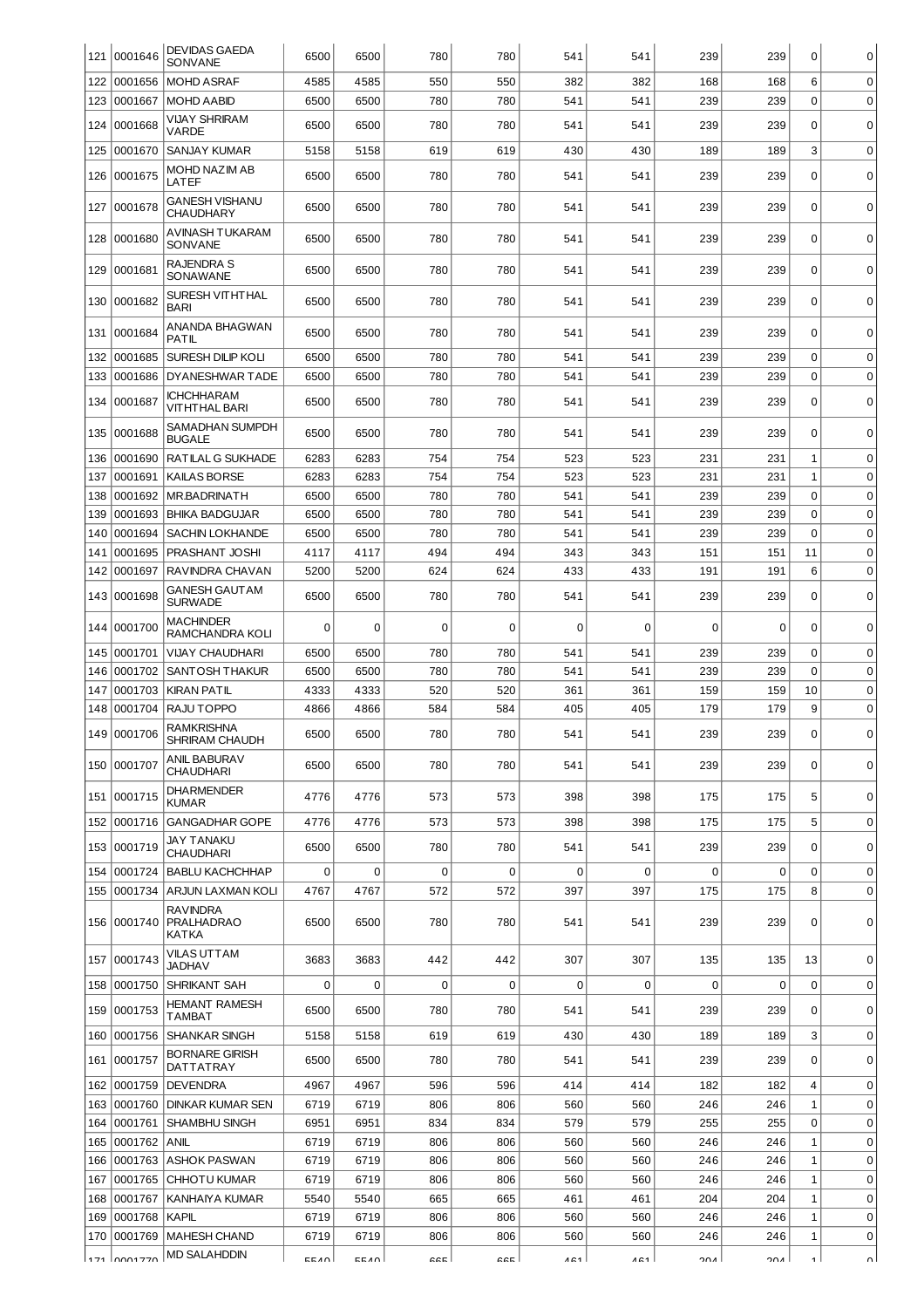|            | <b>TITIONALIS</b>  | <b>ANSARI</b>                             | <b>JHCC</b>  | <b>U+CC</b>  | coo        | coo        | 401        | 401        | 204        | 204        | Ŧ            | U                          |
|------------|--------------------|-------------------------------------------|--------------|--------------|------------|------------|------------|------------|------------|------------|--------------|----------------------------|
| 172        | 0001771            | NARAYAN                                   | 5540         | 5540         | 665        | 665        | 461        | 461        | 204        | 204        | 1            | 0                          |
| 173        | 0001773            | <b>RAMESH KUMAR</b>                       | 6719         | 6719         | 806        | 806        | 560        | 560        | 246        | 246        | 1            | $\mathbf 0$                |
| 174        | 0001774            | SATYA NARAIN                              | 6719         | 6719         | 806        | 806        | 560        | 560        | 246        | 246        | 1            | $\mathbf 0$                |
|            |                    | SINGH                                     |              |              |            |            |            |            |            |            |              |                            |
| 175        | 0001775            | <b>SHIV KUMAR</b>                         | 5540         | 5540         | 665        | 665        | 461        | 461        | 204        | 204        | 1            | 0                          |
| 176        | 0001776            | <b>SURESH KUMAR</b>                       | 7578         | 7578         | 909        | 909        | 631        | 631        | 278        | 278        | 0            | $\mathbf 0$                |
| 177        | 0001777            | <b>SURESH KUMAR</b>                       | 5540         | 5540         | 665        | 665        | 461        | 461        | 204        | 204        | $\mathbf 1$  | $\mathbf 0$                |
| 178        | 0001778            | MOOL CHAND                                | 5540         | 5540         | 665        | 665        | 461        | 461        | 204        | 204        | $\mathbf 1$  | $\mathbf 0$                |
| 179        | 0001779            | <b>KAILASH SINGH</b>                      | 6719         | 6719         | 806        | 806        | 560        | 560        | 246        | 246        | 1            | $\mathbf 0$                |
| 180        | 0001780            | <b>RAMAN KUMAR</b>                        | 5540         | 5540         | 665        | 665        | 461        | 461        | 204        | 204        | 1            | 0                          |
| 181        | 0001781            | <b>UDAY KUMAR SINGH</b>                   | 6719         | 6719         | 806        | 806        | 560        | 560        | 246        | 246        | 1            | $\mathbf 0$                |
| 182        | 0001783            | YOGESH KUMAR                              | 6719         | 6719         | 806        | 806        | 560        | 560        | 246        | 246        | 1            | $\mathbf 0$                |
| 183        | 0001784<br>0001786 | <b>HIRA</b><br><b>OM PARKASH</b>          | 6719<br>5540 | 6719<br>5540 | 806<br>665 | 806<br>665 | 560<br>461 | 560<br>461 | 246<br>204 | 246<br>204 | 1<br>1       | $\mathbf 0$<br>$\mathbf 0$ |
| 184        | 0001787            | <b>BHERO</b>                              | 5540         | 5540         | 665        | 665        | 461        | 461        | 204        | 204        | 1            | $\mathbf 0$                |
| 185<br>186 | 0001788            | <b>RAJPAL</b>                             | 6719         | 6719         | 806        | 806        | 560        | 560        | 246        | 246        | $\mathbf 1$  | $\mathbf 0$                |
| 187        | 0001789            | <b>LAXMAN SINGH</b>                       | 5540         | 5540         | 665        | 665        | 461        | 461        | 204        | 204        | $\mathbf{1}$ | $\mathbf 0$                |
| 188        | 0001790            | <b>NARAYAN SINGH</b>                      | 6719         | 6719         | 806        | 806        | 560        | 560        | 246        | 246        | $\mathbf{1}$ | $\mathbf 0$                |
| 189        | 0001791            | <b>KANHAIYA KUMAR</b>                     | 6719         | 6719         | 806        | 806        | 560        | 560        | 246        | 246        | $\mathbf 1$  | $\mathbf 0$                |
| 190        | 0001793            | <b>PAWAN KUMAR</b>                        | 5540         | 5540         | 665        | 665        | 461        | 461        | 204        | 204        | $\mathbf 1$  | $\mathbf 0$                |
| 191        | 0001794            | <b>DEEPAK KUMAR</b>                       | 6719         | 6719         | 806        | 806        | 560        | 560        | 246        | 246        | $\mathbf 1$  | $\mathbf 0$                |
| 192        | 0001795            | <b>PAWAN KUMAR</b>                        | 6719         | 6719         | 806        | 806        | 560        | 560        | 246        | 246        | 1            | 0                          |
| 193        | 0001796            | <b>SUDHIR</b>                             | 5540         | 5540         | 665        | 665        | 461        | 461        | 204        | 204        | 1            | 0                          |
| 194        | 0001797            | <b>ABDUL RASHID</b>                       | 7578         | 7578         | 909        | 909        | 631        | 631        | 278        | 278        | 0            | 0                          |
| 195        | 0001798            | <b>ARJUN PARSAD</b>                       | 6719         | 6719         | 806        | 806        | 560        | 560        | 246        | 246        | 1            | 0                          |
| 196        | 0001799            | <b>UMESH MANJHI</b>                       | 6719         | 6719         | 806        | 806        | 560        | 560        | 246        | 246        | $\mathbf 1$  | $\mathbf 0$                |
| 197        | 0001800            | YOGENDER KUMAR<br>SINGH                   | 7578         | 7578         | 909        | 909        | 631        | 631        | 278        | 278        | $\mathbf 0$  | $\mathbf 0$                |
| 198        | 0001801            | <b>MUKESH SINGH</b>                       | 6719         | 6719         | 806        | 806        | 560        | 560        | 246        | 246        | $\mathbf 1$  | $\mathbf 0$                |
| 199        | 0001802            | SANJAY YADAV                              | 5540         | 5540         | 665        | 665        | 461        | 461        | 204        | 204        | $\mathbf{1}$ | $\mathbf 0$                |
| 200        | 0001803            | <b>BABLU</b>                              | 5540         | 5540         | 665        | 665        | 461        | 461        | 204        | 204        | 1            | 0                          |
| 201        | 0001804            | <b>YOGENDER</b>                           | 5540         | 5540         | 665        | 665        | 461        | 461        | 204        | 204        | 1            | 0                          |
| 202        | 0001805            | <b>SHANKAR SINGH</b>                      | 6719         | 6719         | 806        | 806        | 560        | 560        | 246        | 246        | 1            | 0                          |
| 203        | 0001807            | <b>ASHOK KUMAR</b>                        | 5540         | 5540         | 665        | 665        | 461        | 461        | 204        | 204        | $\mathbf{1}$ | 0                          |
| 204        | 0001808            | <b>GOVIND</b>                             | 6719         | 6719         | 806        | 806        | 560        | 560        | 246        | 246        | 1            | 0                          |
| 205        | 0001810            | ANIL                                      | 5731         | 5731         | 688        | 688        | 477        | 477        | 211        | 211        | $\mathbf 0$  | $\mathbf 0$                |
| 206        |                    | 0001811 BIJENDER                          | 5540         | 5540         | 665        | 665        | 461        | 461        | 204        | 204        | $\mathbf{1}$ | $\Omega$                   |
| 207        |                    | 0001812   PARDEEP KUMAR                   | 6719         | 6719         | 806        | 806        | 560        | 560        | 246        | 246        | 1            | 0                          |
| 208        | 0001813            | <b>GAUTAM KUMAR</b>                       | 6719         | 6719         | 806        | 806        | 560        | 560        | 246        | 246        | 1            | 0                          |
| 209        | 0001814            | <b>VINOD</b>                              | 5540         | 5540         | 665        | 665        | 461        | 461        | 204        | 204        | $\mathbf 1$  | $\mathbf 0$                |
| 210        | 0001816            | OM PRAKASH<br><b>PADARIA</b>              | 5540         | 5540         | 665        | 665        | 461        | 461        | 204        | 204        | 1            | 0                          |
|            | 211 0001817        | CHANDRASHEKHAR<br>KU. SEN                 | 5540         | 5540         | 665        | 665        | 461        | 461        | 204        | 204        | 1            | 0                          |
| 212        | 0001818            | <b>ANGAD YADAV</b>                        | 7578         | 7578         | 909        | 909        | 631        | 631        | 278        | 278        | $\mathbf 0$  | $\mathbf 0$                |
| 213        | 0001819            | <b>RAMBIR</b>                             | 5540         | 5540         | 665        | 665        | 461        | 461        | 204        | 204        | $\mathbf 1$  | $\mathbf 0$                |
| 214        | 0001821            | <b>RAJESH</b>                             | 5540         | 5540         | 665        | 665        | 461        | 461        | 204        | 204        | $\mathbf 1$  | $\mathbf 0$                |
| 215        |                    | 10001822 SATENDRA SINGH                   | 5540         | 5540         | 665        | 665        | 461        | 461        | 204        | 204        | $\mathbf 1$  | $\mathbf 0$                |
| 216        |                    | 0001823   SUSHIL KANT JHA                 | 5731         | 5731         | 688        | 688        | 477        | 477        | 211        | 211        | 0            | 0                          |
| 217        | 0001824            | JASWANT                                   | 5540         | 5540         | 665        | 665        | 461        | 461        | 204        | 204        | 1            | 0                          |
| 218        | 0001825            | RAMESH THAKUR                             | 6719         | 6719         | 806        | 806        | 560        | 560        | 246        | 246        | 1            | 0                          |
| 219<br>220 | 0001827<br>0001828 | <b>PINTU SINGH</b><br><b>RADHEY SHYAM</b> | 6719<br>5540 | 6719<br>5540 | 806<br>665 | 806<br>665 | 560<br>461 | 560<br>461 | 246<br>204 | 246<br>204 | 1<br>1       | $\mathbf 0$<br>$\mathbf 0$ |
|            | 0001829            |                                           |              | 5540         | 665        | 665        |            |            |            |            | 1            | $\mathbf 0$                |
| 221<br>222 | 0001830            | <b>SARWAN KUMAR</b><br><b>RAM KUMAR</b>   | 5540<br>6719 | 6719         | 806        | 806        | 461<br>560 | 461<br>560 | 204<br>246 | 204<br>246 | 1            | $\mathbf 0$                |
| 223        | 0001831            | PANCHU MANDAL                             | 6719         | 6719         | 806        | 806        | 560        | 560        | 246        | 246        | 1            | $\mathbf 0$                |
| 224        | 0001832            | <b>GUDDU SINGH</b>                        | 6719         | 6719         | 806        | 806        | 560        | 560        | 246        | 246        | 1            | $\mathbf 0$                |
| 225        | 0001833            | KAILASH SHARMA                            | 5540         | 5540         | 665        | 665        | 461        | 461        | 204        | 204        | $\mathbf 1$  | $\mathbf 0$                |
| 226        | 0001834            | RAJAN KUMAR                               | 5540         | 5540         | 665        | 665        | 461        | 461        | 204        | 204        | $\mathbf 1$  | $\mathbf 0$                |
| 227        | 0001835            | <b>KIRPAL SINGH</b>                       | 6719         | 6719         | 806        | 806        | 560        | 560        | 246        | 246        | 1            | $\mathbf 0$                |
| 228        | 0001836            | <b>BALMAKUND</b>                          | 6719         | 6719         | 806        | 806        | 560        | 560        | 246        | 246        | 1            | $\mathbf 0$                |
| 229        | 0001837            | <b>RAM SINGH</b>                          | 5540         | 5540         | 665        | 665        | 461        | 461        | 204        | 204        | 1            | $\mathbf 0$                |
| 230        | 0001838            | VIJAY PRAKASH<br>PATIL                    | 2817         | 2817         | 338        | 338        | 235        | 235        | 103        | 103        | 17           | 0                          |
| 231        | 0001839            | <b>BHUPENDER</b>                          | 5540         | 5540         | 665        | 665        | 461        | 461        | 204        | 204        | 1            | 0                          |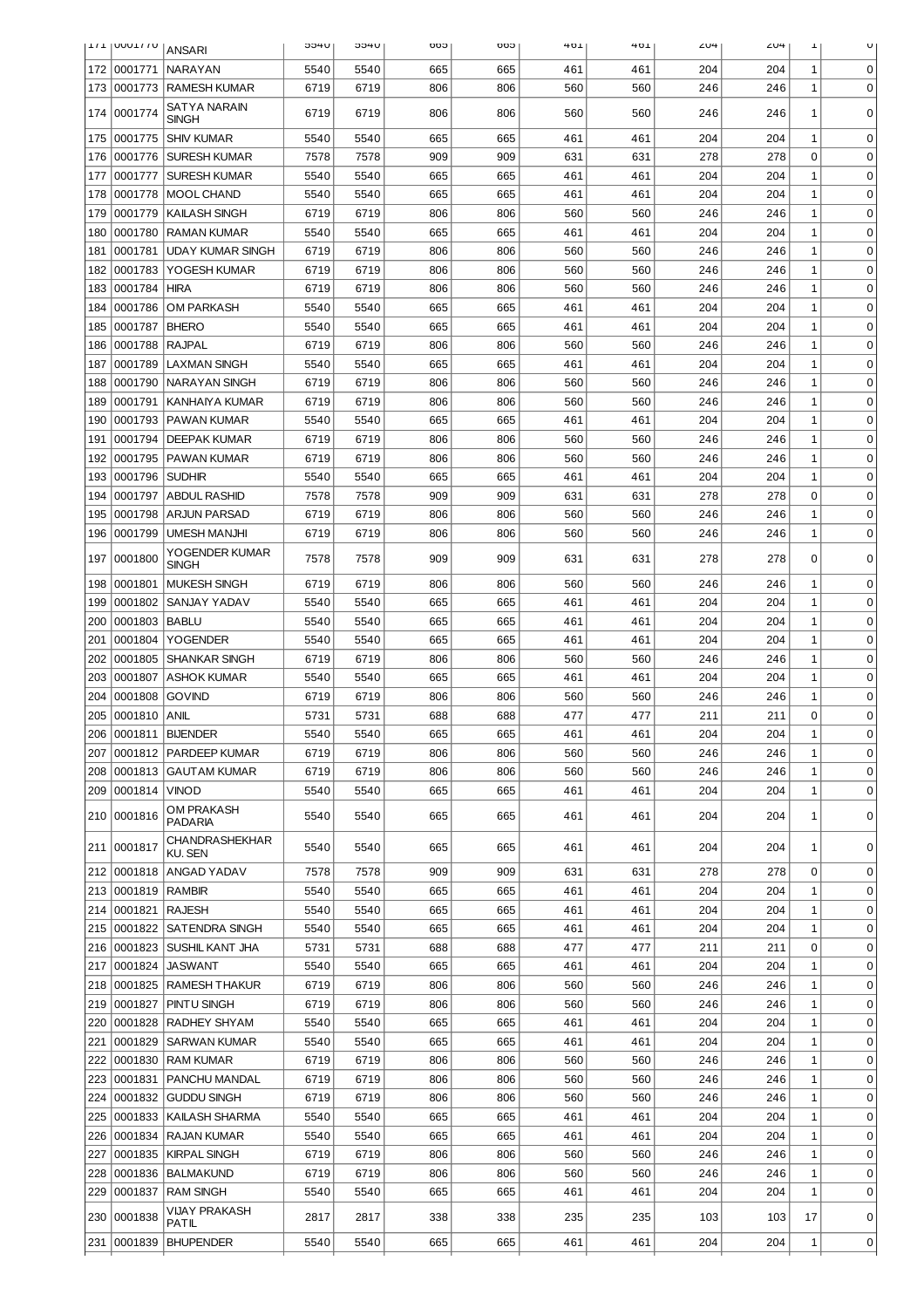| 232 |             | 0001841 VIJAY TIU                          | 3248 | 3248        | 390      | 390         | 271    | 271         | 119   | 119      | 13               | 0           |
|-----|-------------|--------------------------------------------|------|-------------|----------|-------------|--------|-------------|-------|----------|------------------|-------------|
| 233 | 0001842     | <b>SITARAM SINGH</b>                       | 6719 | 6719        | 806      | 806         | 560    | 560         | 246   | 246      | $\mathbf{1}$     | $\mathbf 0$ |
| 234 | 0001843     | REMENDRA                                   | 6719 | 6719        | 806      | 806         | 560    | 560         | 246   | 246      | $\mathbf{1}$     | $\mathbf 0$ |
| 235 | 0001844     | <b>GOPAL SONU MALI</b>                     | 6500 | 6500        | 780      | 780         | 541    | 541         | 239   | 239      | 0                | $\mathbf 0$ |
| 236 | 0001845     | <b>SHASHANK SHEKHAR</b>                    | 5540 | 5540        | 665      | 665         | 461    | 461         | 204   | 204      | $\mathbf{1}$     | $\mathbf 0$ |
| 237 | 0001846     | <b>JITENDRA PRASAD</b><br><b>GUPTA</b>     | 5540 | 5540        | 665      | 665         | 461    | 461         | 204   | 204      | 1                | $\mathbf 0$ |
| 238 | 0001847     | <b>SHYAM SUNDER</b>                        | 6719 | 6719        | 806      | 806         | 560    | 560         | 246   | 246      | 1                | $\mathbf 0$ |
| 239 | 0001848     | <b>MANOJ SINGH</b>                         | 5540 | 5540        | 665      | 665         | 461    | 461         | 204   | 204      | $\mathbf 1$      | $\mathbf 0$ |
| 240 | 0001850     | <b>BHAGWAN GAJBHIYE</b>                    | 6500 | 6500        | 780      | 780         | 541    | 541         | 239   | 239      | $\mathbf 0$      | $\mathbf 0$ |
| 241 | 0001851     | <b>SHAIKH MUKHTAR</b><br><b>SHAIKH KAD</b> | 5200 | 5200        | 624      | 624         | 433    | 433         | 191   | 191      | 6                | $\mathbf 0$ |
| 242 | 0001852     | ANIL MANDAL                                | 5540 | 5540        | 665      | 665         | 461    | 461         | 204   | 204      | 1                | $\mathbf 0$ |
| 243 | 0001853     | <b>BIRENDRA MANDAL</b>                     | 5540 | 5540        | 665      | 665         | 461    | 461         | 204   | 204      | 1                | $\mathbf 0$ |
| 244 | 0001854     | <b>MANOJ</b>                               | 0    | 0           | $\Omega$ | $\Omega$    | 0      | $\mathbf 0$ | 0     | $\Omega$ | 30               | $\mathbf 0$ |
|     |             | <b>GAJANAN</b>                             |      |             |          |             |        |             |       |          |                  |             |
| 245 | 0001861     | SHANT ARAM PATIL<br>KHAN ARSHAD            | 6500 | 6500        | 780      | 780         | 541    | 541         | 239   | 239      | $\Omega$         | $\mathbf 0$ |
| 246 | 0001862     | AFZAL                                      | 6500 | 6500        | 780      | 780         | 541    | 541         | 239   | 239      | $\mathbf 0$      | $\mathbf 0$ |
| 247 | 0001863     | SANDEEP SUBHASH<br><b>CHAUDHARI</b>        | 6500 | 6500        | 780      | 780         | 541    | 541         | 239   | 239      | $\mathbf 0$      | $\mathbf 0$ |
| 248 | 0001866     | <b>RATAN ROY</b>                           | 6719 | 6719        | 806      | 806         | 560    | 560         | 246   | 246      | $\mathbf{1}$     | $\mathbf 0$ |
| 249 | 0001867     | <b>SALMAN KHAN</b><br><b>MUKHTAR KHAN</b>  | 5633 | 5633        | 676      | 676         | 469    | 469         | 207   | 207      | 4                | $\mathbf 0$ |
| 250 | 0001868     | <b>SHARAD HIMMAT</b><br>PATIL              | 6500 | 6500        | 780      | 780         | 541    | 541         | 239   | 239      | $\mathbf 0$      | $\mathbf 0$ |
| 251 | 0001869     | <b>GAIKWAD JAGDISH</b><br><b>MANOHAR</b>   | 6500 | 6500        | 780      | 780         | 541    | 541         | 239   | 239      | $\Omega$         | $\Omega$    |
| 252 | 0001871     | CHHOTU TIGGA                               | 0    | 0           | $\Omega$ | 0           | 0      | $\Omega$    | 0     | 0        | 0                | $\mathbf 0$ |
| 253 | 0001873     | SUNIL GOPE                                 | 5731 | 5731        | 688      | 688         | 477    | 477         | 211   | 211      | $\mathbf 0$      | $\mathbf 0$ |
| 254 | 0001875     | <b>SHAIKH SHABBIR</b><br>SHAUKAT HU        | 5200 | 5200        | 624      | 624         | 433    | 433         | 191   | 191      | 6                | $\mathbf 0$ |
| 255 | 0001876     | MUSTAFA IQBAL<br><b>KHAN</b>               | 0    | $\mathbf 0$ | 0        | $\mathbf 0$ | 0      | $\mathbf 0$ | 0     | 0        | $\mathbf 0$      | $\mathbf 0$ |
| 256 | 0001878     | YOGESH DAGADU<br><b>KUMBHAR</b>            | 6283 | 6283        | 754      | 754         | 523    | 523         | 231   | 231      | $\mathbf{1}$     | $\mathbf 0$ |
| 257 | 0001881     | <b>GOPAL MURLIDHAR</b><br>SONAWANE         | 5633 | 5633        | 676      | 676         | 469    | 469         | 207   | 207      | 4                | $\mathbf 0$ |
| 258 | 0001882     | <b>BHAGWAN PANDIT</b><br>KOLI              | 5417 | 5417        | 650      | 650         | 451    | 451         | 199   | 199      | 5                | $\mathbf 0$ |
| 259 | 0001883     | ANAND JAYPRAKASH<br><b>BAGUL</b>           | 6500 | 6500        | 780      | 780         | 541    | 541         | 239   | 239      | $\Omega$         | $\mathbf 0$ |
| 260 | 0001884     | NANDARAJ PRAKASH<br>MALI                   | 6500 | 6500        | 780      | 780         | 541    | 541         | 239   | 239      | $\mathbf 0$      | $\mathbf 0$ |
|     | 261 0001885 | AMIN RAZA A<br><b>SATTAR</b>               | 5200 | 5200        | 624      | 624         | 433    | 433         | 191   | 191      | 6                | 0           |
| 262 | 0001887     | YOGESH PRALHAD<br><b>DHANGER</b>           | 6283 | 6283        | 754      | 754         | 523    | 523         | 231   | 231      | 1                | $\mathbf 0$ |
| 263 | 0001888     | <b>ABHIJIT S. POL</b>                      | 6500 | 6500        | 780      | 780         | 541    | 541         | 239   | 239      | $\boldsymbol{0}$ | $\mathbf 0$ |
| 264 | 0001889     | <b>MOHAN SHRIRAM</b><br>KOLI               | 4983 | 4983        | 598      | 598         | 415    | 415         | 183   | 183      | 7                | $\mathbf 0$ |
|     | 265 0001890 | PRAVIN VASANT<br>PATIL                     | 5633 | 5633        | 676      | 676         | 469    | 469         | 207   | 207      | 4                | $\mathbf 0$ |
|     | 266 0001891 | <b>GANESH UTTAM</b><br><b>PATIL</b>        | 6067 | 6067        | 728      | 728         | 505    | 505         | 223   | 223      | 2                | 0           |
| 267 | 0001892     | KUNAL KIRAN TALELE                         | 6500 | 6500        | 780      | 780         | 541    | 541         | 239   | 239      | 0                | $\mathbf 0$ |
| 268 | 0001893     | <b>RAJIV KUMAR</b>                         | 5731 | 5731        | 688      | 688         | 477    | 477         | 211   | 211      | $\mathbf 0$      | 0           |
| 269 | 0001894     | SUBHASH KUMAR                              | 5731 | 5731        | 688      | 688         | 477    | 477         | 211   | 211      | $\mathbf 0$      | $\mathbf 0$ |
| 270 | 0001895     | PRASHANTA KR<br>MEHATA                     | 5731 | 5731        | 688      | 688         | 477    | 477         | 211   | 211      | $\mathbf 0$      | $\mathbf 0$ |
| 271 | 0001896     | RAMAKANT                                   | 5731 | 5731        | 688      | 688         | 477    | 477         | 211   | 211      | $\boldsymbol{0}$ | $\mathbf 0$ |
| 272 | 0002030     | <b>RAJU</b>                                | 6951 | 6951        | 834      | 834         | 579    | 579         | 255   | 255      | $\mathbf 0$      | $\mathbf 0$ |
| 273 | 0002031     | <b>SHAN BABU</b>                           | 2780 | 2780        | 334      | 334         | 232    | 232         | 102   | 102      | 18               | $\mathbf 0$ |
| 274 | 0002032     | MANOJ KARWA                                | 4967 | 4967        | 596      | 596         | 414    | 414         | 182   | 182      | 4                | $\mathbf 0$ |
| 275 | 0002036     | MANTU MANJHI                               | 3012 | 3012        | 361      | 361         | 251    | 251         |       | 110      | 0                | $\mathbf 0$ |
|     |             |                                            |      |             |          |             |        |             | 110   |          |                  |             |
|     |             | GRAND TOTAL 1599105 1579605                |      |             | 191890   | 191890      | 131518 | 131518      | 60372 | 60372    | 518              | 0           |

|                                      | $\overline{A/C}$ 01 EE + Refund of Advance $\overline{A/C}$ 01 ER $\overline{A/C}$ 02 $\overline{A/C}$ 10 $\overline{A/C}$ 21 $\overline{A/C}$ 22 $\overline{A/C}$ TOTAL |  |                        |      |            |
|--------------------------------------|--------------------------------------------------------------------------------------------------------------------------------------------------------------------------|--|------------------------|------|------------|
| <b>TOTAL DUES AS PER ECR</b>         | 191890                                                                                                                                                                   |  | 60372   17590   131518 | 7955 | 160 409485 |
| <b>TOTAL AMOUNT BEING REMITTED  </b> | 191890                                                                                                                                                                   |  | 60372   17590   131518 | 7955 | 160 409485 |